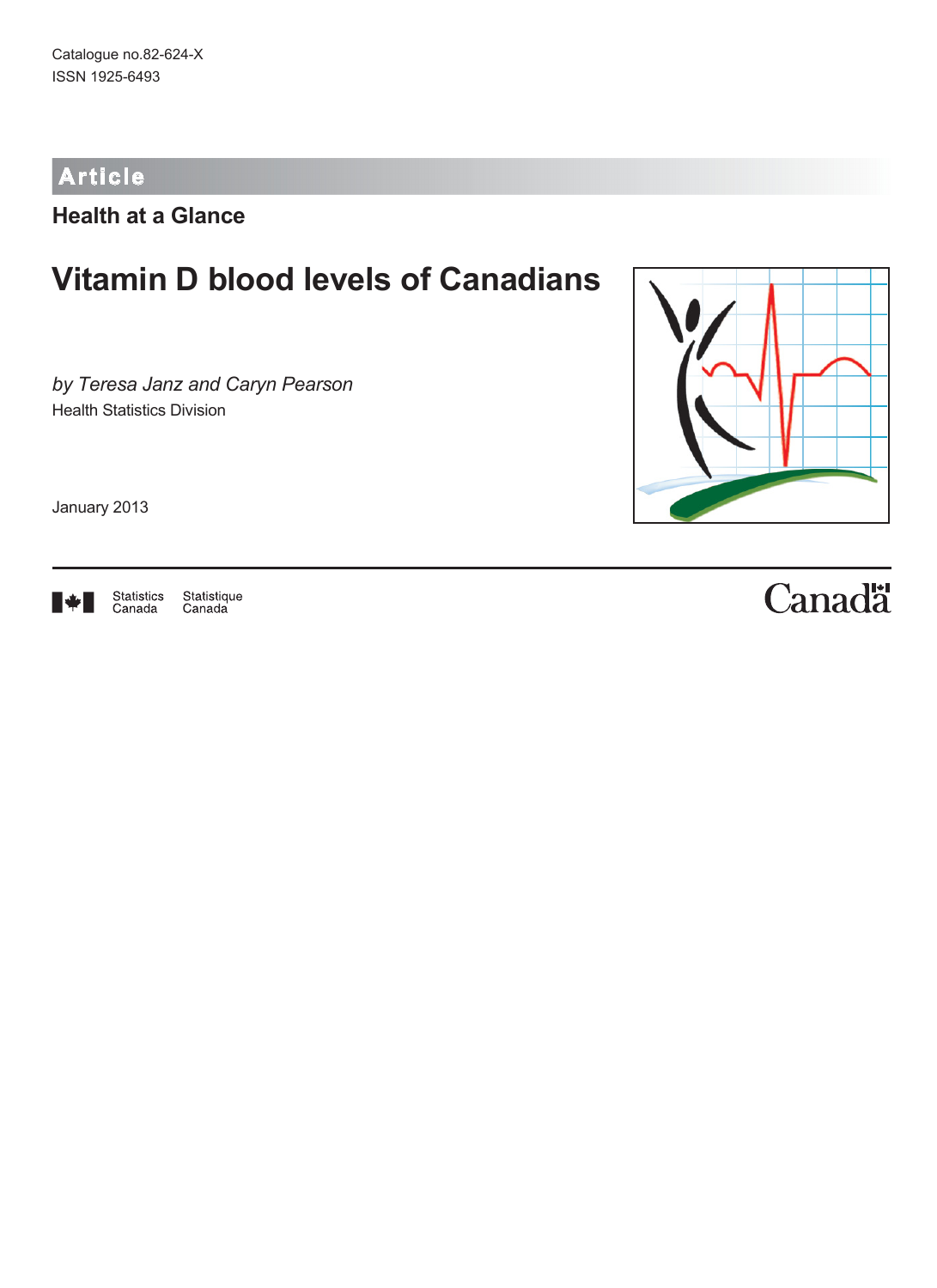#### **How to obtain more information**

For information about this product or the wide range of services and data available from Statistics Canada, visit our website, [www.statcan.gc.ca.](http://www.statcan.gc.ca/)

You can also contact us by

email at [infostats@statcan.gc.ca,](mailto:infostats%40statcan.gc.ca?subject=)

telephone, from Monday to Friday, 8:30 a.m. to 4:30 p.m., at the following toll-free numbers:

| ٠                                  | <b>Statistical Information Service</b><br>National telecommunications device for the hearing impaired<br>Fax line | 1-800-263-1136<br>1-800-363-7629<br>1-877-287-4369 |
|------------------------------------|-------------------------------------------------------------------------------------------------------------------|----------------------------------------------------|
| <b>Depository Services Program</b> |                                                                                                                   |                                                    |
|                                    | Inquiries line                                                                                                    | 1-800-635-7943                                     |
|                                    | Fax line                                                                                                          | 1-800-565-7757                                     |

#### **To access this product**

This product, Catalogue no. 82-624-X, is available free in electronic format. To obtain a single issue, visit our website, www.statcan.gc.ca, and browse by "Key resource" > "Publications."

#### **Standards of service to the public**

Statistics Canada is committed to serving its clients in a prompt, reliable and courteous manner. To this end, Statistics Canada has developed standards of service that its employees observe. To obtain a copy of these service standards, please contact Statistics Canada toll-free at 1-800-263-1136. The service standards are also published on [www.statcan.gc.ca](http://www.statcan.gc.ca/) under "About us" > "The agency" > "Providing services to Canadians."

Published by authority of the Minister responsible for Statistics Canada

© Minister of Industry, 2013

All rights reserved. Use of this publication is governed by the Statistics Canada Open Licence Agreement (http://www. statcan.gc.ca/reference/licence-eng.htm).

Cette publication est aussi disponible en français.

#### **Note of appreciation**

Canada owes the success of its statistical system to a long-standing partnership between Statistics Canada, the citizens of Canada, its businesses, governments and other institutions. Accurate and timely statistical information could not be produced without their continued co-operation and goodwill.

#### **Standard symbols**

The following symbols are used in Statistics Canada publications:

- . not available for any reference period
- .. not available for a specific reference period
- ... not applicable
- 0 true zero or a value rounded to zero
- $0<sup>s</sup>$  value rounded to 0 (zero) where there is a meaningful distinction between true zero and the value that was rounded
- <sup>p</sup> preliminary
- revised
- x suppressed to meet the confidentiality requirements of the *Statistics Act*
- $E$  use with caution<br>F too unreliable to
- too unreliable to be published
- significantly different from reference category ( $p < 0.05$ )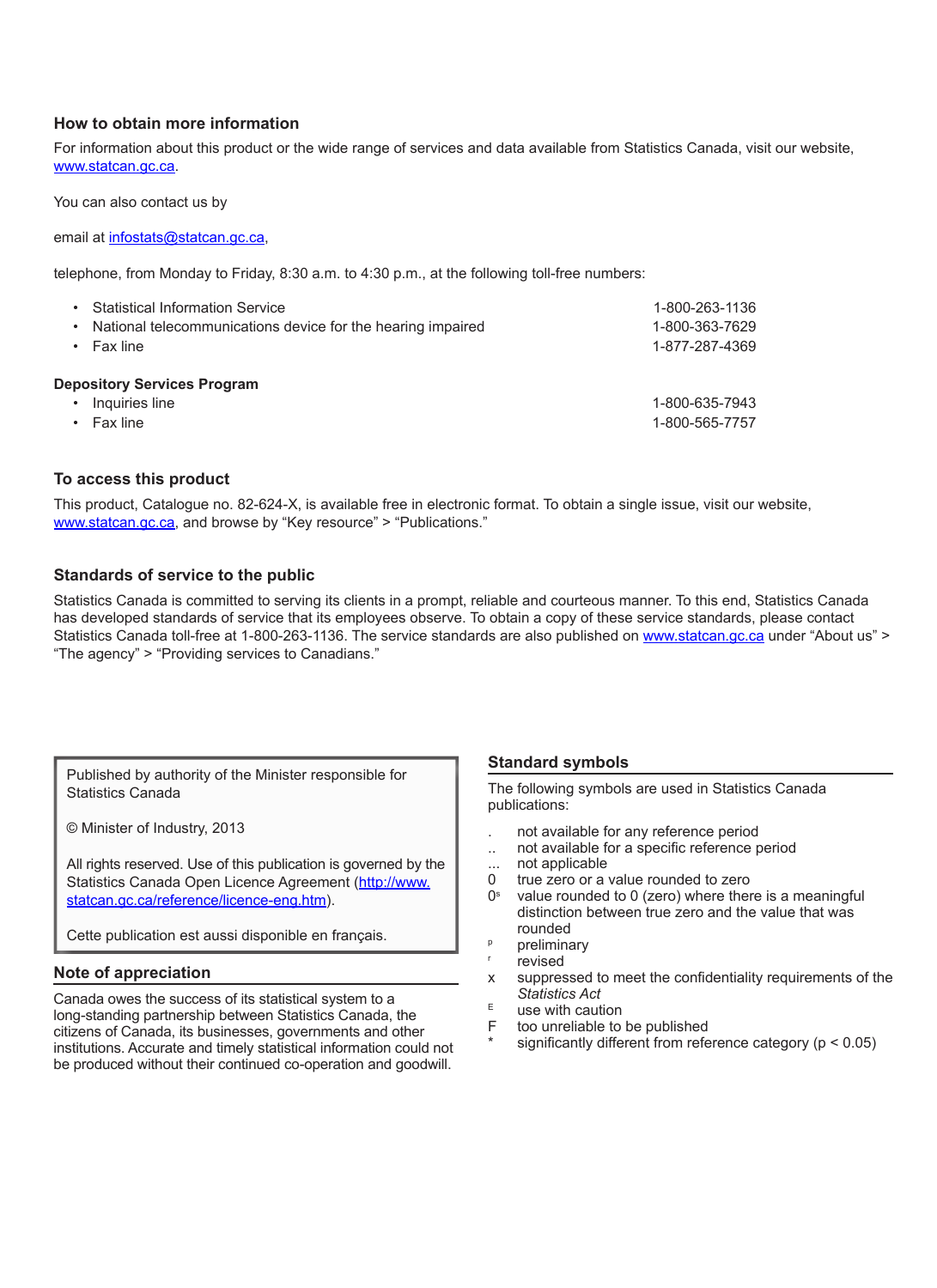

# *by Teresa Janz and Caryn Pearson*

# **Highlights**

- Just over two-thirds of Canadians (68%) had blood concentrations of vitamin D over 50 nmol/L—a level that is sufficient for healthy bones for most people. About 32% of Canadians were below the cut-off.
- Children aged 3 to 5 had the highest rates above the cut-off (89%), while the 20- to 39-year-olds had the lowest (59%).
- A minority of Canadians (34%) took a supplement containing vitamin D, but a larger percentage of those taking supplements were above the cut-off (85%), compared with non-supplement users (59%).
- About 40% of Canadians were below the cut-off in winter, compared with 25% in the summer.
- On average, females had a higher concentration of vitamin  $D$  in their blood than males.

Vitamin D plays an important role in bone growth and maintenance because it helps the body absorb calcium and phosphorus.<sup>1,2</sup> In children, low levels of vitamin D can cause rickets, a condition characterized by soft bones and skeletal deformities. In adults, low levels of vitamin D can lead to osteoporosis (decreased bone mass), which also increases the risk of fractures. Some research suggests that adequate vitamin D may have benefits, such as lowering the risk of breast and colorectal cancer<sup>3,4</sup>, cardiovascular disease in men5 , and multiple sclerosis.6 However, the research supporting the benefits of vitamin D, other than for bone health, is still inconclusive.<sup>7</sup>

This article explores factors associated with vitamin D blood levels, using data from **Cycle 2** of the Canadian Health Measures Survey (CHMS). In particular, it examines how vitamin D levels differ depending on one's age, sex, supplement use, milk consumption, season of sun exposure, and body mass index (BMI).

**Cycle 2:** Data for the Canadian Health Measures Survey (CHMS) were collected from August 2009 to November 2011. This survey collects direct physical measures of health (e.g., blood) and asks questions about health from the Canadian population aged 3 to 79.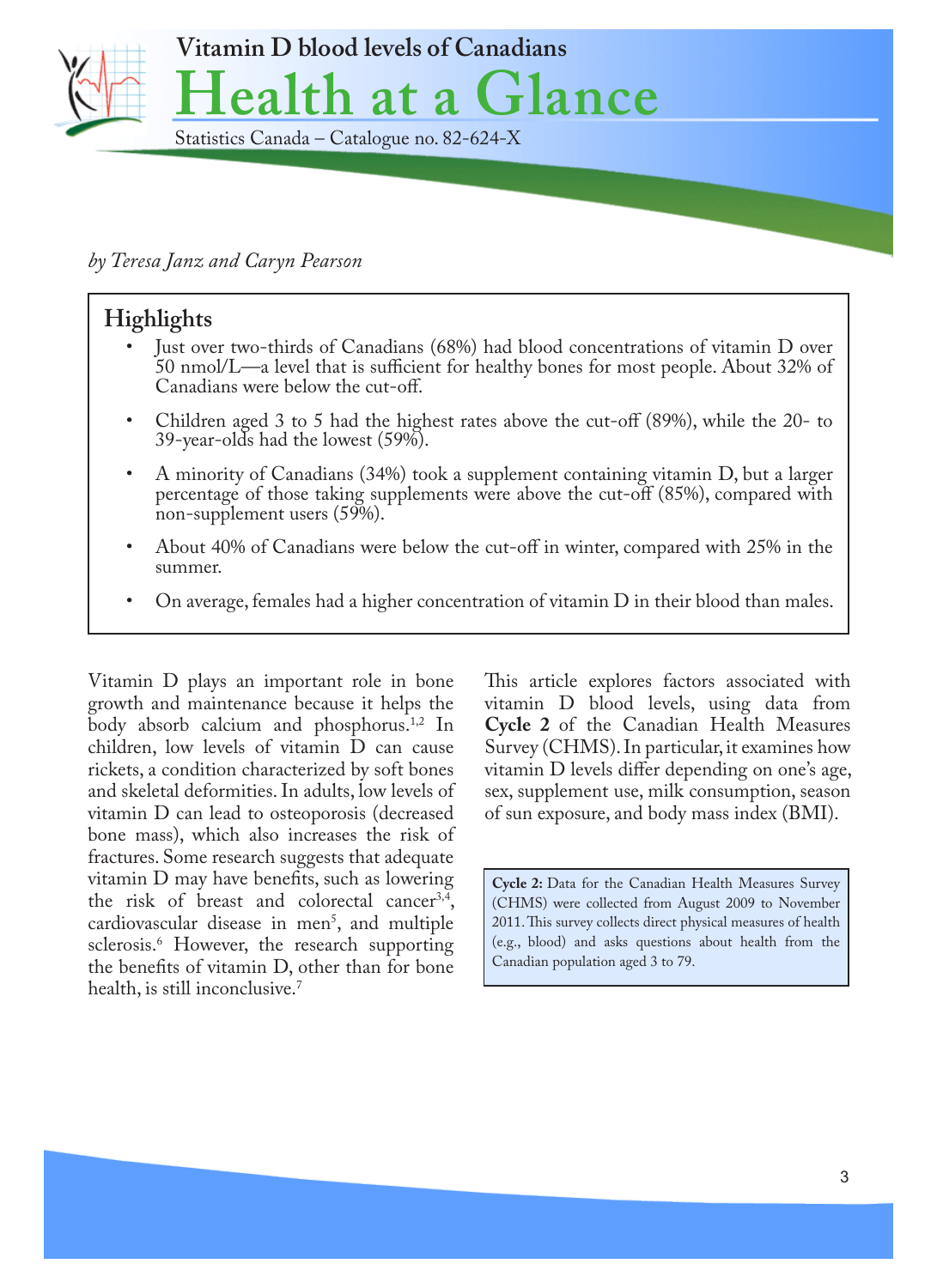# **Vitamin D status of Canadians**

## **Vitamin D blood levels**

The CHMS collected blood samples from Canadians that measured the plasma 25-hydroxyvitamin D [25(OH)D] concentrations in nanomoles per litre (nmol/L) that reflect the number of molecules per litre of blood. The concentration of 25(OH)D reflects vitamin D levels in the blood from food, supplements, and sun exposure.<sup>7</sup>

## **What does this mean for bone health?**

The following categories describe the amount of vitamin D in the blood relative to bone health, as suggested by the Institute of Medicine (IOM). The categories were developed through a comprehensive review of scientific studies.7

**Above vitamin D cut-off:** refers to those who have vitamin D blood levels **at or above 50 nmol/L**. Most Canadians are considered to have sufficient levels of vitamin D for bone health at this level. This is compatible with vitamin D intakes that meet the Recommended Dietary Allowance.<sup>7</sup>

**Below vitamin D cut-off:** refers to those who have vitamin D blood levels **lower than 50 nmol\L**. Some, but not all, people with vitamin D blood levels between 30 and 50 nmol/L are potentially at risk of inadequacy relative to bone health. Canadians who are classified as 'deficient' (who have blood levels below 30 nmol/L) are also included in this cut-off.

**Deficiency:** refers to those with vitamin D blood levels **below 30 nmol/L**. Canadians may be at risk of deficiency relative to bone health below this level.

Just over two-thirds of Canadians (68%) had **vitamin D blood levels above the cut-off**, according to Cycle 2 data from the CHMS (Chart 1). Conversely, about one third (32%) had concentrations of vitamin D **below the cut-off**, this rate also includes those who were vitamin D deficient-- 10%14 of Canadians were deficient.

 The percentage of Canadians above the vitamin D cut-off across all age groups resembles a U-shape—highest among young children and seniors and lowest for ages 20 to 39 (Chart 1). The youngest children (aged 3 to 5) had the highest rates above the cut-off (89%), while the 20- to 39-year-olds had the lowest (59%).

Beyond examining a single cut-off, variations in average blood levels by age and sex provide more information about who is getting enough vitamin D.

The youngest and oldest age groups had levels of vitamin D that were notably higher than the national average of 64 nmol/L. The average level of vitamin D for 3- to 5-year olds was 74 nmol/L, while the average was 67 nmol/L for those aged 6 to 11, and 70 nmol/L for 60- to 79-year-olds.

Overall, the average blood level for females  $(67 \,\mathrm{nmol/L})$  was higher than males  $(61 \,\mathrm{nmol/L})$ . The largest sex differences were seen among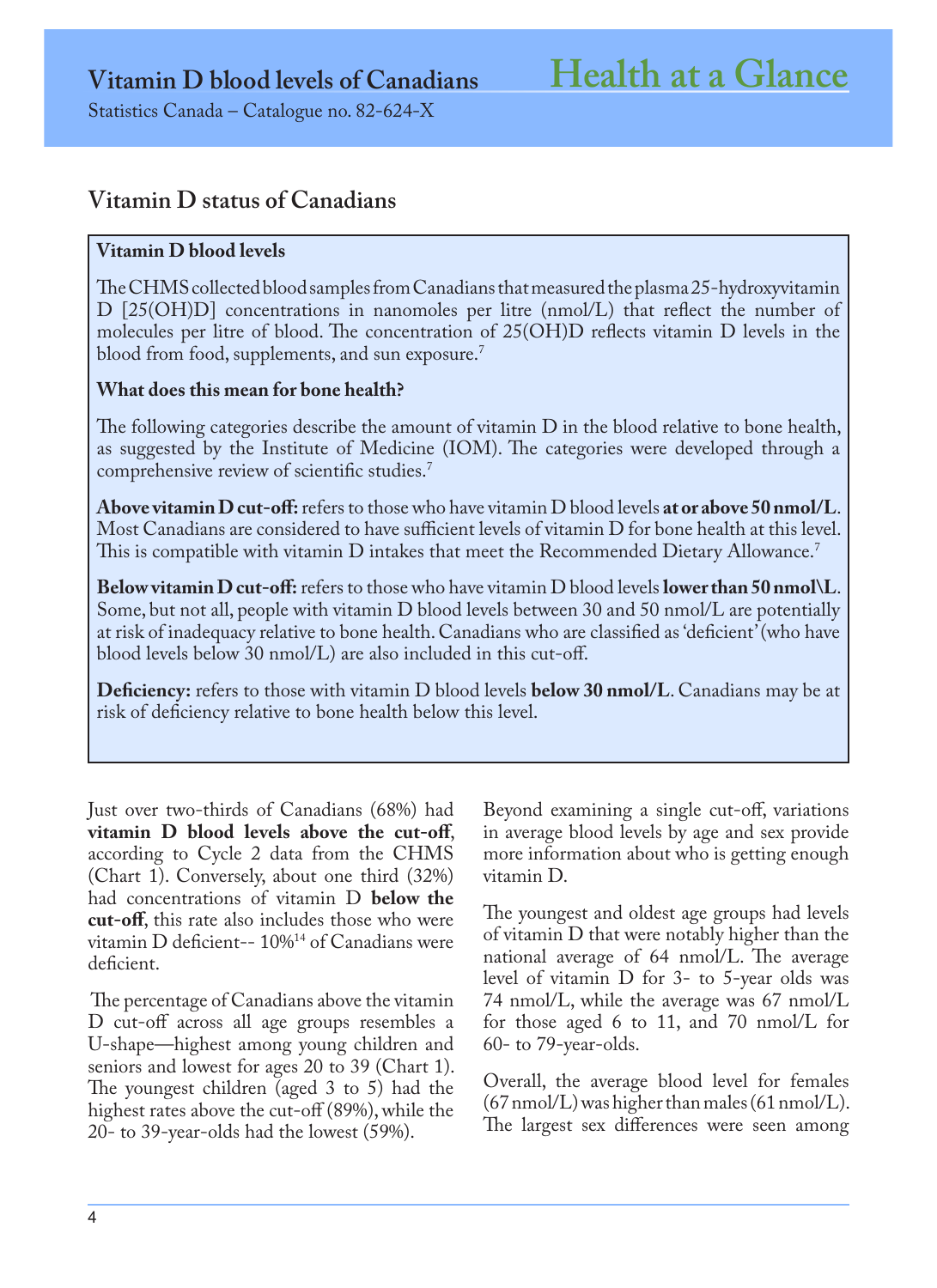**Vitamin D blood levels of Canadians Health at a Glance**

Statistics Canada – Catalogue no. 82-624-X



#### **Chart 1 Percentage of Canadians above and below selected vitamin D cut-off (50nmol/L), by age group1**

**E** Use with caution (these data have a coefficient of variation from 16.6% to 33.3%)**. Note:**

**1.** Data are from Cycle 2 of the Canadian Health Measures Survey, collected from August 2009 to November 2011. **Source:** Statistics Canada, Canadian Health Measures Survey.

children aged 6 to 11 and adults aged 20 to 39. Among children aged 6 to 11, males had higher average blood levels of vitamin D (72 nmol/L) than females (63 nmol/L). This was the only age group where males had higher levels than females. The average vitamin D blood level for males aged 20 to 39 was 55 nmol/L, while it was 66 nmol/L for females—a sex difference of 11 nmol/L.

# **What else may be linked with higher blood levels of vitamin D?**

The age and sex differences in blood levels of vitamin D may, to some extent, be related to how people in these groups obtain their vitamin D. For example, people can obtain vitamin D naturally from a few foods, including egg yolks and fatty fish such as mackerel or salmon.

The focus of the remainder of the article will be on other sources of vitamin D. Specifically, attention will be given to supplement use, milk consumption and sun exposure--and how they may be related to vitamin D blood levels. A possible link between body mass index (BMI) and vitamin D is also explored.

# **Supplement use**

Vitamin D supplements are recommended for people over the age of 50 given that the body's ability to produce vitamin D from sun exposure declines with age.8 Supplements are also recommended for breast-fed infants as a preventative measure against rickets.<sup>1</sup> Previous research shows that those who do not take vitamin D supplements have double the rate of vitamin D deficiency than those who take supplements.<sup>8</sup>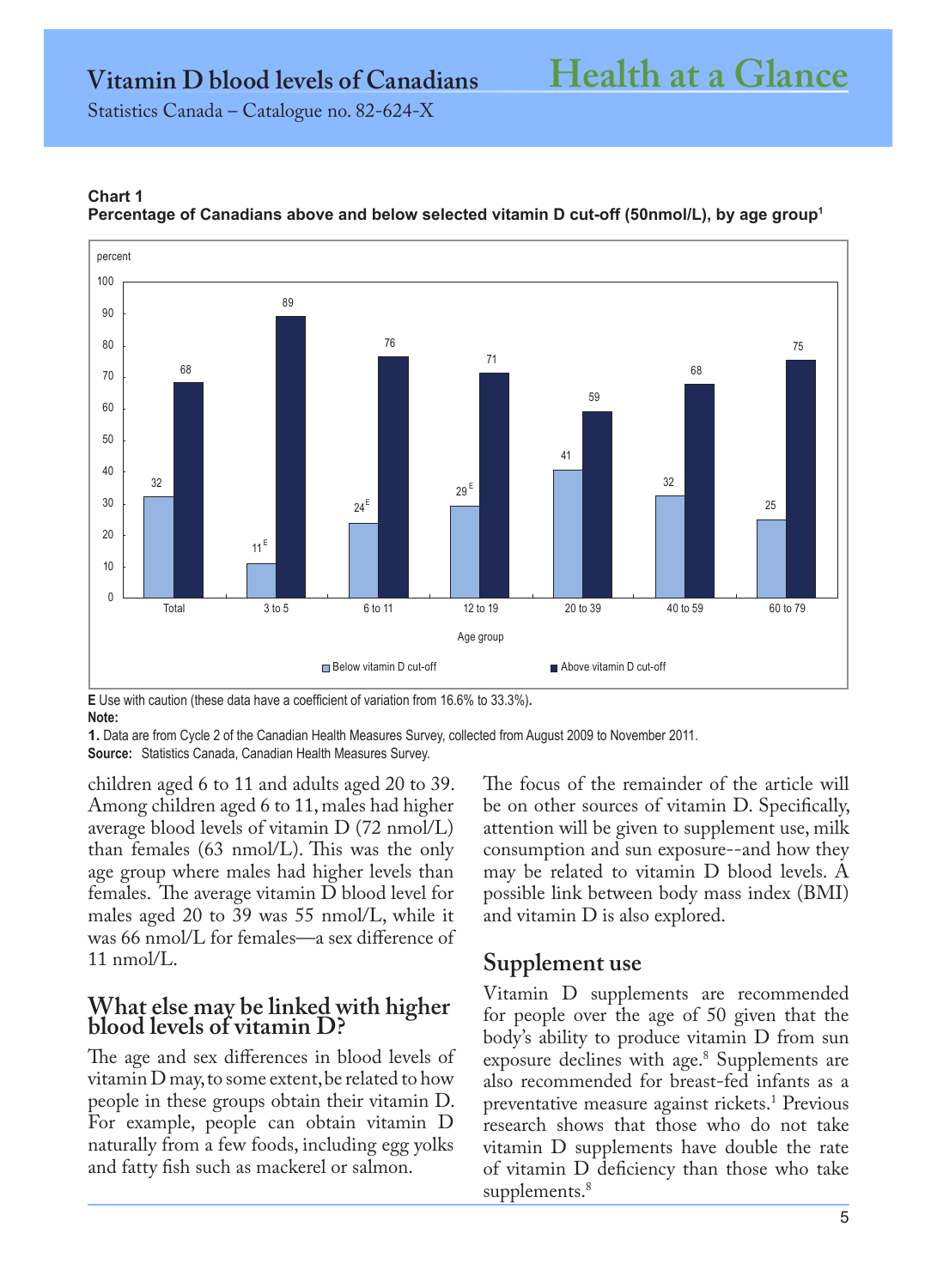Statistics Canada – Catalogue no. 82-624-X

According to CHMS Cycle 2 data, 34% of Canadians took a supplement containing vitamin D within the month before they were surveyed. Supplements include any prescription<br>or over-the-counter medication, herbal or over-the-counter product, botantical oil, vitamin or mineral that contain vitamin D. More females (41%) took supplements than males (28%). In terms of age, supplement intake was highest among 3- to 5-year-olds and 40- to 79-year-olds; and lowest among those aged 12 to 39.

Overall, a higher percentage of Canadians who took supplements containing vitamin D had blood concentrations above the cut-off (85%) compared to those who did not take supplements with vitamin D (59%).

Among supplement users, young children aged 3 to 5 (97%) and older Canadians aged 60 to 79 (93%), had the highest rates above the cutoff compared with the national average (85%). Of any age group taking supplements, 20- to 39-year-olds had the smallest percentage above the cut-off at 75%.

Cycle 2 data from the CHMS shows a relationship between diagnosis of **osteoporosis and vitamin D**. Females aged 50 and older with osteoporosis had higher levels of vitamin  $D$  (82 nmol/L) than those without osteoporosis (68 nmol/L). This may be because a recommended treatment for osteoporosis is to increase the intake of vitamin D and calcium, typically by taking supplements.9 In Cycle 2, 70% of those diagnosed with osteoporosis reported taking supplements with vitamin D.

### **Osteoporosis and vitamin D**

Osteoporosis is a disease leading to a loss of bone mass accompanied by increased risk of bone fragility and fracture.9 The condition primarily affects older people, mainly women.

Past research<sup>10</sup> shows that 19% of women and 3% of men over 50 reported being diagnosed with osteoporosis by a health professional. Rates were higher with age—of those 71 or older, 31% of women and 6% of men had been diagnosed.

Canadians who reported a diagnosis of osteoporosis were more likely to be taking supplements than those not diagnosed. Among those aged 50 and older 27% of men and 44% of women took vitamin D supplements at least once in the previous month. However, among those diagnosed with osteoporosis, 38% of men and 57% of women took vitamin  $D$  supplements.  $^{10}$ 

# **Milk consumption**

Adding vitamin D to cow's milk and margarine is mandatory in Canada as a preventative measure against rickets, osteomalacia, and osteoporosis.11 It is also added to some foods such as: goat's milk, fortified plant-based beverages (such as fortified soy beverages), and calcium-fortified orange juice.<sup>1</sup>

According to Cycle 2 of the CHMS, 75% of those who consumed milk once or more a day had levels of vitamin D above the cut-off, compared with 60% of those who had milk less than once a day.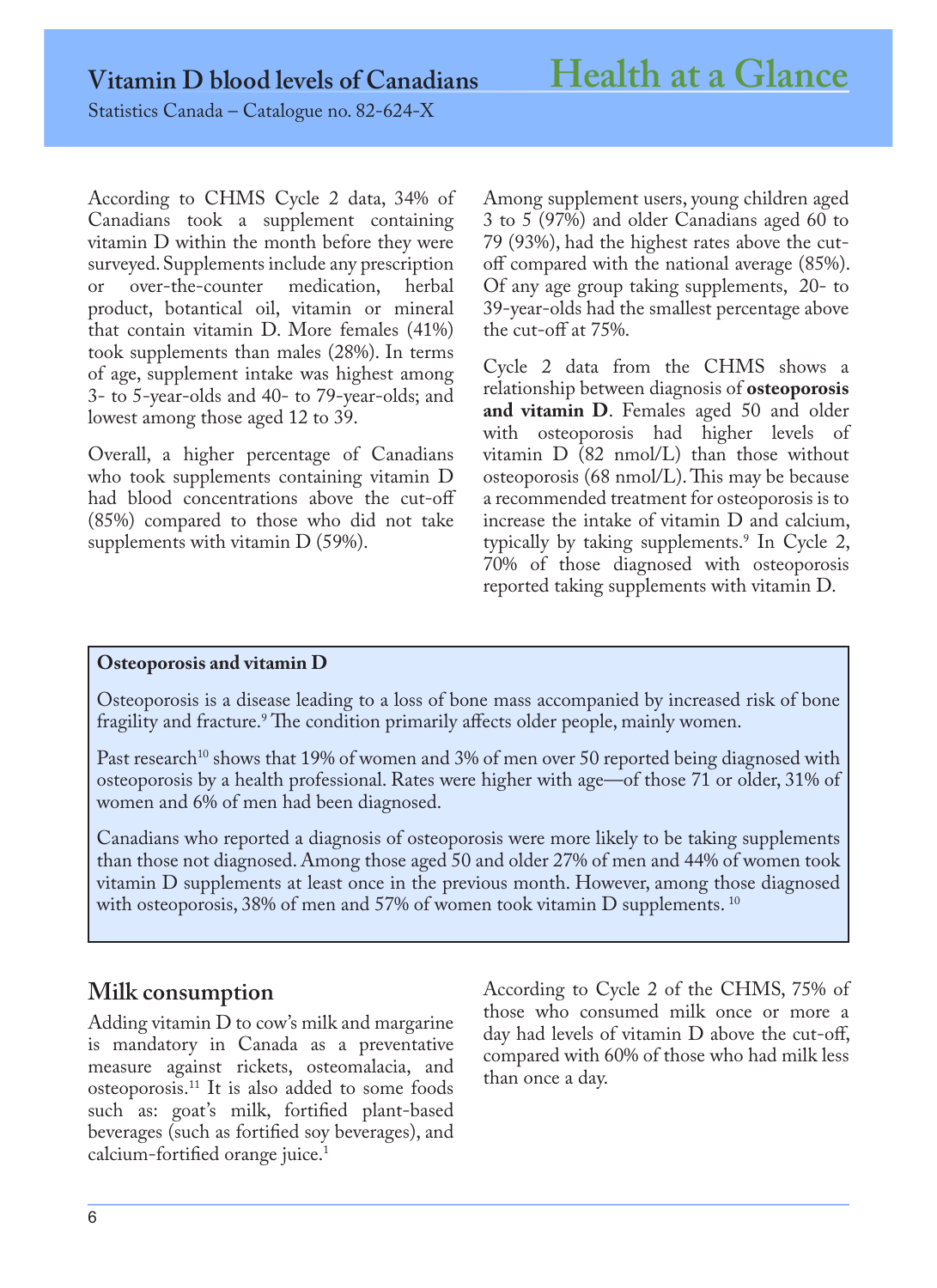**Vitamin D blood levels of Canadians Health at a Glance**

Statistics Canada – Catalogue no. 82-624-X



#### **Chart 2** Average vitamin D blood levels, by milk consumption, by age group<sup>1</sup>

**Note:**

**1.** Data are from Cycle 2 of the Canadian Health Measures Survey, collected from August 2009 to November 2011. **Source:** Statistics Canada, Canadian Health Measures Survey.

Those who consumed milk once or more a day also had a higher average vitamin D level (68 nmol/L) than Canadians who consumed milk less than once a day (59 nmol/L). Of those who consumed milk once or more a day, 3- to 5-year-olds and 60- to 79-year-olds had the highest average vitamin D levels of all age groups (Chart 2). These two groups also had high rates of supplement use.

# **Sun exposure**

Vitamin D is unique because it can be made by the body through exposure to sunlight while most vitamins need to be ingested. That is why it is commonly known as the 'sunshine vitamin.'

The body's ability to produce vitamin D is affected by factors such as latitude (distance from the sun), season, time of day, cloud cover, smog, clothing coverage, and sunscreen use.<sup>1</sup> Skin pigmentation is also linked to vitamin D levels. Melanin in the skin evolved as an effective natural sunscreen. Those with darker skin pigment, or more melanin, have more difficulty producing vitamin D from the sun.<sup>2</sup>

The body's ability to produce vitamin D from the sun also declines with age. For example, a person aged 70 makes, on average, 25% of the vitamin D that a 20-year-old makes when exposed to the same amount of sunlight.<sup>2</sup>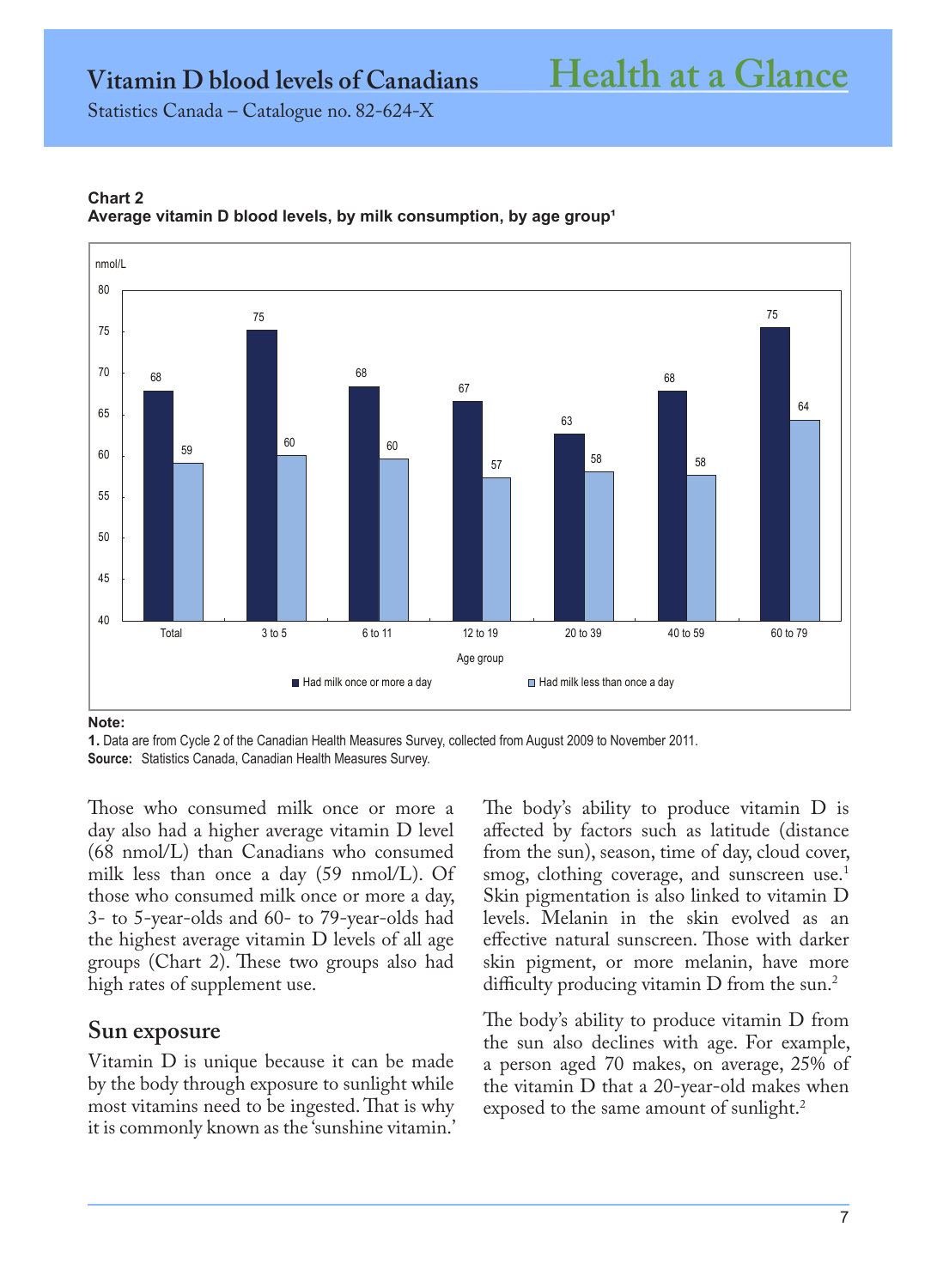**Vitamin D blood levels of Canadians Health at a Glance**

Statistics Canada – Catalogue no. 82-624-X

#### **Chart 3**

#### Percentage of Canadians at selected vitamin D levels, by season<sup>1</sup>



**E** Use with caution (these data have a coefficient of variation from 16.6% to 33.3%)**.**

**Notes:**

**1.** Data are from Cycle 2 of the Canadian Health Measures Survey, collected from August 2009 to November 2011.

'Deficiency' is a subset of the below vitamin D cut-off category.

**Source:** Statistics Canada, Canadian Health Measures Survey.

Geography is also a factor--during the winter months in Canada and other countries in the northern hemisphere, there are fewer ultraviolet B (UVB) photons reaching the earth. This means that very little, if any, vitamin D is produced by the body in the winter.2 According to CHMS Cycle 2 data, 40% of Canadians had concentrations of vitamin D below the cutoff in winter, compared with 25% in summer (Chart 3).

# **Body mass index**

Similar to previous research,<sup>12</sup> Cycle 2 of the CHMS suggests a link between body mass index (BMI) and vitamin D. Children and adults who were overweight or obese generally had lower average vitamin D blood levels than those who were normal or underweight.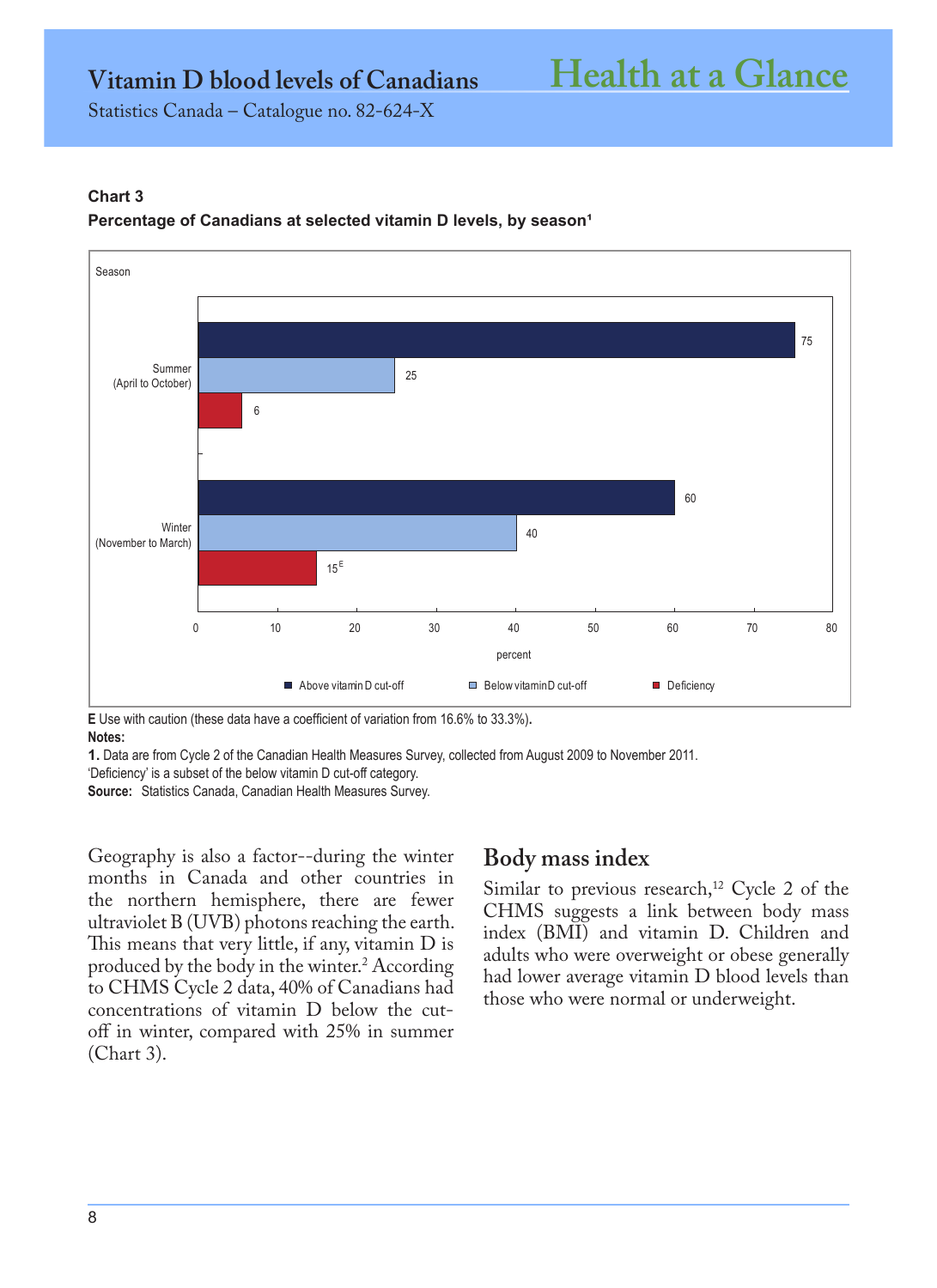Statistics Canada – Catalogue no. 82-624-X

**Body mass index (BMI)** is the ratio of a person's weight, in kilograms, by their height in meters squared (kg/m2 ). It is useful for classifying body weight and identifying obesity. Adult BMI ranges are different than those for children and adolescents to account for growth-rate variations among youth.<sup>13</sup>

According to Cycle 2 data, 69% of Canadian children and adolescents—aged 5 to 17—were normal weight or thin, and 31% were overweight or obese. Among adults, about 40% were normal or underweight; 34% were overweight and 26% were obese.

Vitamin D blood levels for obese adults were significantly lower than overweight and normal/underweight adults (Chart 4). However, there were no notable differences<br>between the overweight and normal/ overweight

underweight adults. One exception was found in the 18 to 39 age group. For this age group, there were no significant differences in average vitamin D blood levels across any of the three BMI categories.



### **Chart 4**  Average vitamin D levels of adults, by age group and body mass index category<sup>1</sup>

#### **Notes:**

**1.** Data are from Cycle 2 of the Canadian Health Measures Survey, collected from August 2009 to November 2011. Obese category includes obese, very obese, and severely obese respondents. **Source:** Statistics Canada, Canadian Health Measures Survey.